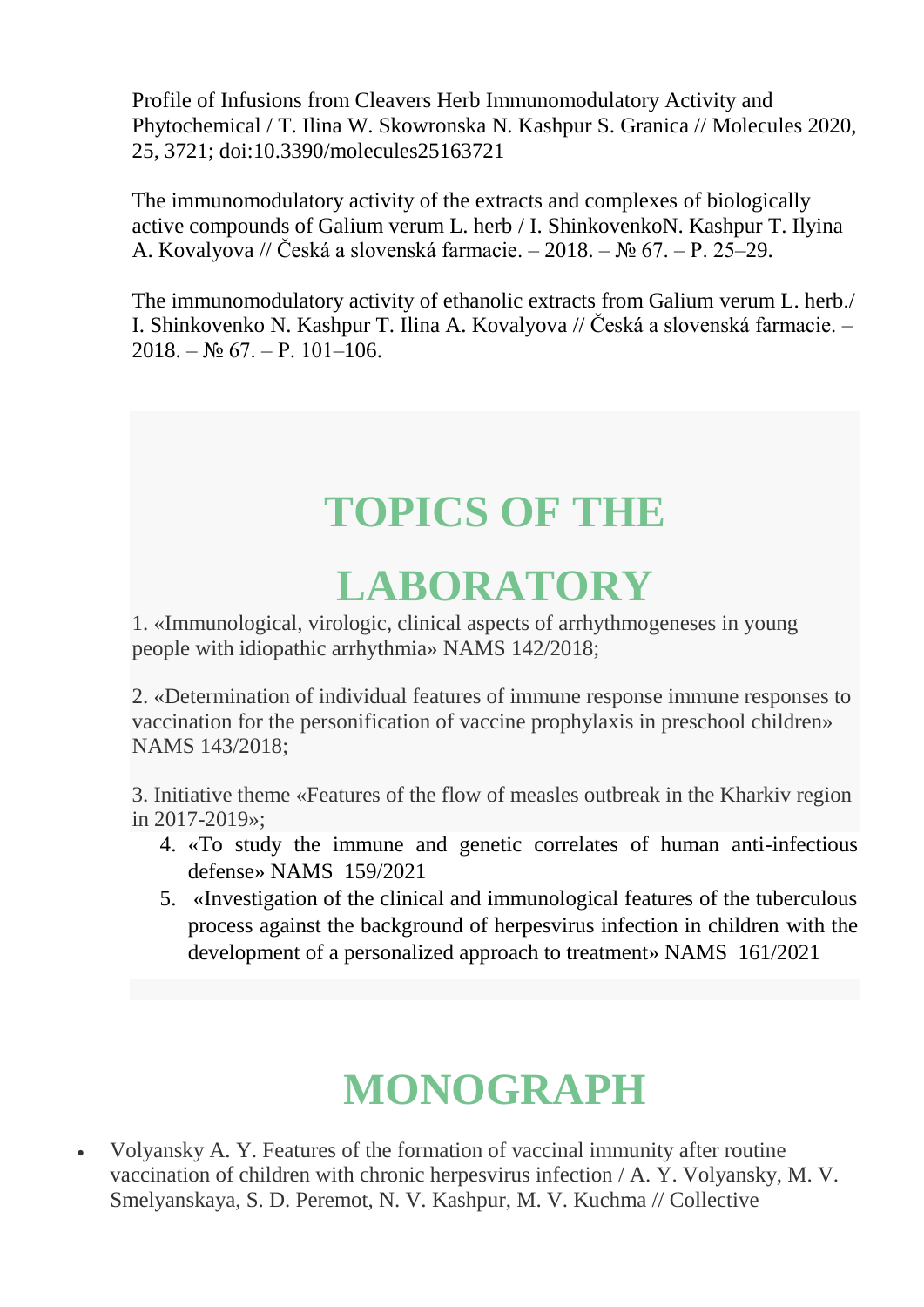monograph «Development and modernization of medical science and practice: experience of Poland and prospects of Ukraine». – Poland. – 2017. – V. 3. – P. 124 – 139.

 Peremot S. D. Imbalance in the cytokine system in herpesviral myocarditis / S. D. Peremot, A. Y. Volyansky, M. V. Smelyanskaya, N. V. Kashpur // Collective monograph «Development and modernization of medical science and practice: experience of Poland and prospects of Ukraine». – Poland. – 2017. – V. 3. – P. 192 – 208.

### **PATENTS**

- Patent number 132004 UA. IPC G01N33/53 / A method for predicting the possibility of adverse reactions to vaccination in children / M. V. Smilianska, N. V. Kashpur, S. D. Peremot, A. Yu. Volianskyi, M. V. Kuchma // Applicant DU «ІМІ NAMN». - application number u201808521. dated 06.08.2018, published 11.02.2019, Byul. No. 3.
- Patent number 133206 UA. IPC A61K38/20 / A method for predicting the risk of potentially dangerous ventricular arrhythmias in individuals without signs of structural damage to the heart / S. D. Peremot, A. Y. Volianskyi, M. V. Smilianska, N. V. Kashpur. // Applicant: DU «ІМІ NAMN». application number u201810658. dated 29.10.2018 , published 25.03.2019, Byul. No. 6.
- Patent number  $\mathcal{N}_2$  140870 (UA), IPC A61K38/20. A method for predicting the risk of myocardial dysfunction in persons with idiopathic ventricular extrasystole / S. D. Peremot, M. V. Smilianska, A. Yu. Volianskyi, N. V. Kashpur, V. Ya. Peremot // Applicant DU «ІМІ NAMN». - application number u 2019 09288. dated 14.08.2019, published 10.03.2020, Byul. No. 3.
- Patent number  $\mathbb{N}^{\circ}$  143112 (UA), IPC G01N 33/53. A method for determining the likelihood of a decrease in post-vaccination immunity in persons with herpesvirus load / M. V. Smilianska, N. V. Kashpur, S. D. Peremot, G. M. Bolshakova, A. O. Klysa // Applicant DU «ІМІ NAMN». - application number u 202000829. dated 10.02.2020, published 10.07.2020, Byul. No. 13.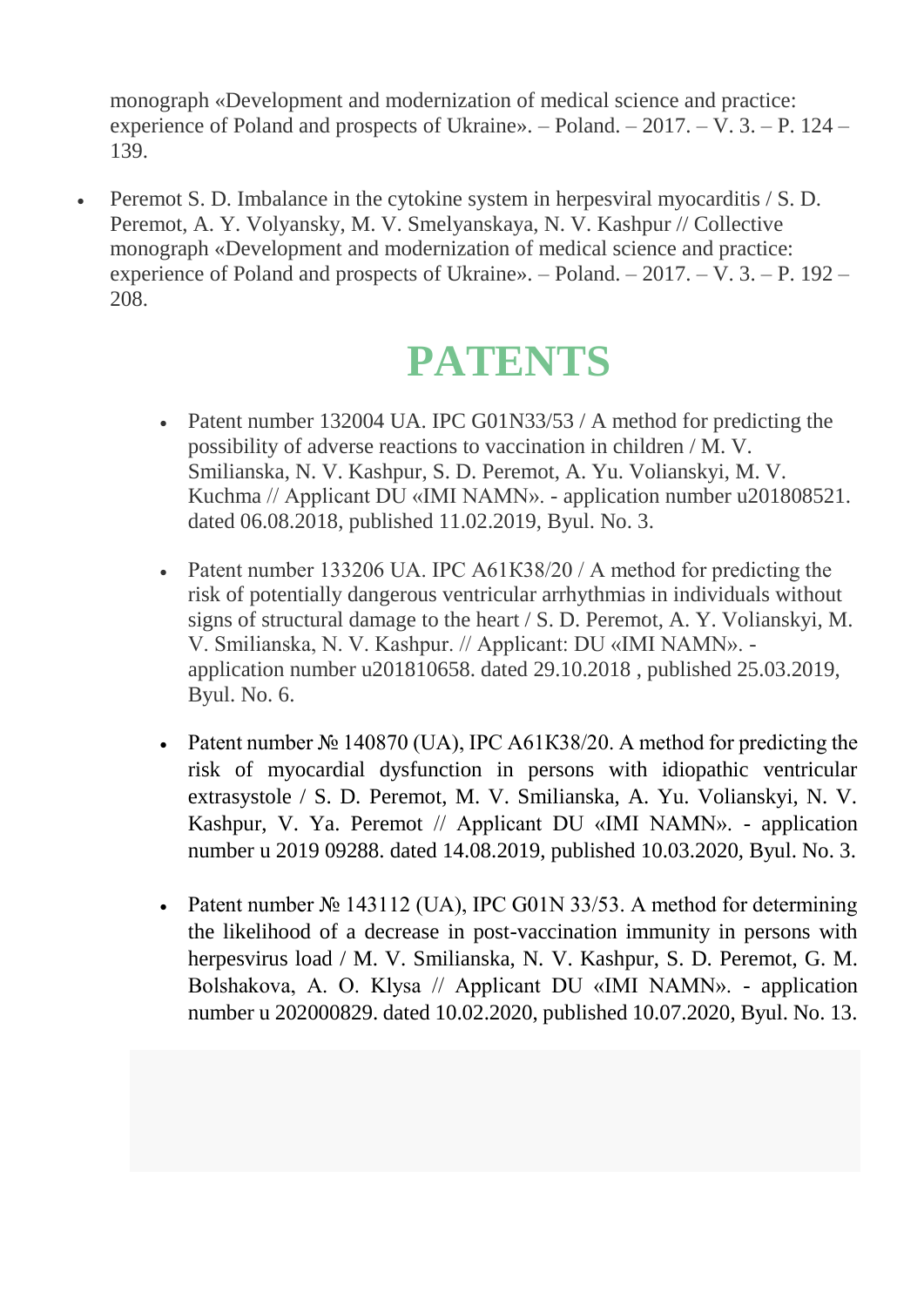### **PUBLICATIONS**

1. Smilianska M. V. The state of immunity and its relationship with a specific response in children after routine MMR vaccination / M. V. Smilianska, S. D. Peremot, A. Yu. Volianskyi, N. V. Kashpur, A. O. Klysa М. В. // Southern Medical Scientific Journal. - 2019. - № 23. - Р. 76–80.

2. Smilianska M. V. Correlation between the specific immune response to MMR vaccine in preschool children and cytokine production / M. V. Smilianska // Medical Forum. - 2019. - № 17. - Р. 53–56.

3. Smilianska M. V. Imbalance of IgG subclasses in preschool children with different types of vaccine responses to MMR / M. V. Smilianska // Annals of Mechnikov Institute. - 2019. - № 3. - Р. 35 - 38. www.imiamn.org.ua /journal.htm.

4. Peremot S. D. Persistent herpesvirus infection as an immunological trigger of polynosological conditions / M. V. Smilianska, S. D. Peremot // Medical sciences: history, the present time,the future, eu experience : International scientific and practical conference. - Wloclawek, Republic of Poland. - 27-28 september 2019. - Р. 77–80.

5. Smilianska M. V. Personalization of vaccination in the context of the introduction of the 4p-medicine model in Ukraine / M. V. Smilianska // Medical Forum. - 2019. - № 18. - Р. 43–47.

6. Smilianska M. V. Persistence of herpesviruses as a factor of a personalized approach to preventive vaccinations / M. V. Smilianska // Modern diagnostics and treatment methods: experience of the european union countries : International scientific and practical conference. - Lublin, Republic of Poland. - 27-28 december 2019. - Р.196-199.

7. Smilianska M. V. Development of a method for determining the likelihood of a decrease in post-vaccination immunity in persons with herpesvirus load / M. V. Smilianska, N. V. Kashpur, S. D. Peremot, L. A. Khodak, T. I. Navet // Annals of Mechnikov Institute. – 2020. - N 2. www.imiamn.org.ua /journal.htm 90 DOI: 10.5281/zenodo.3885230.

8. Peremot S. D. Correlation links between immuno-genetic markers and persistent herpes infection / M. V. Smilianska, S. D. Peremot // Innovative development of science and education. Abstracts of the 1st International scientific and practical conference. ISGT Publishing House. - Athens, Greece. - 2020. - P. 21-27. URL: http://sci-conf.com.ua.

9. Smilianska M. V. The role of cytokine gene polymorphism in the formation of the immune response to MMR vaccine in children against the background of herpesvirus infections load / M. V. Smilianska, N. V. Kashpur, L. A. Khodak, T. I. Navet // Modern science: problems and innovations. Abstracts of the 4th International scientific and practical conference. SSPG Publish. - Stockholm, Sweden. - 2020. - P. 21-27. URL: https://sci-conf.com.ua.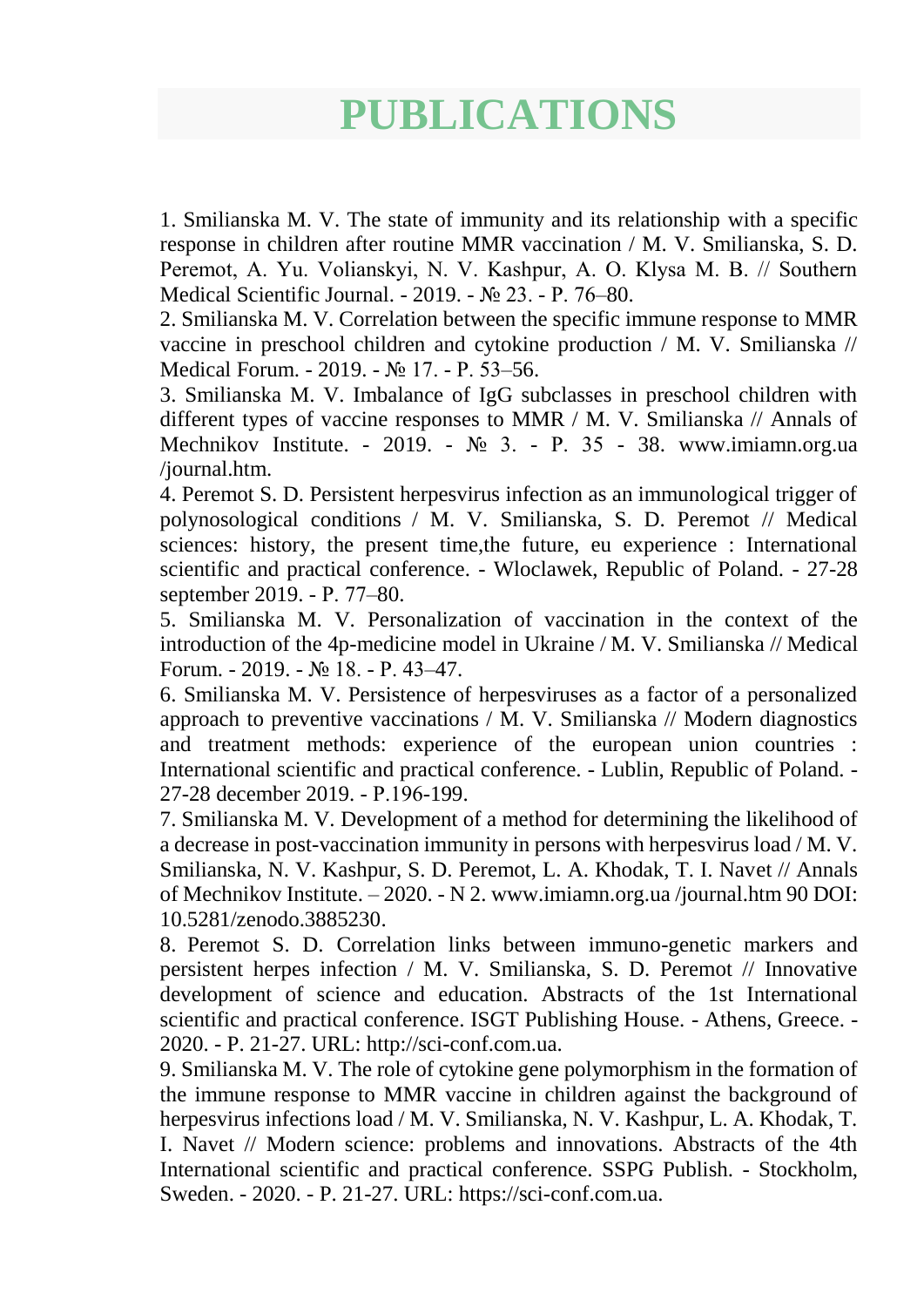10. Smilianska M. V. Correlation between immunological markers and specific immune response to MMR vaccine in preschool children / M. V. Smilianska // Medical Forum. – 2020. – № 19. – P. 75 - 78.

11. Smilianska M. V. Possible genetic control of the immune response to MMR vaccination in children / M. V. Smilianska, N. V. Kashpur, G. M. Bolshakova // Scientific achievements of modern society. Abstracts of the 9th International scientific and practical conference. Cognum Publishing House. - Liverpool, United Kingdom. - 2020. - P. 21-27. URL: [http://sci-conf.com.ua.](http://sci-conf.com.ua/)

12. Peremot S. D. The role of inflammatory biomarkers in the development of idiopathic ventricular arrhythmias / S. D. Peremot // Medical Forum. - 2019. - № 17. - P. 36 - 39.

13. Peremot S. D. Paradigm of the relationship between herpesvirus infection and diseases of the cardiovascular system / S. D. Peremot // Medical Forum. - 2019.  $-$  No 18. - P. 25 - 29.

14. Peremot S. D. Immunological and virological components of the pathogenesis of idiopathic ventricular arrhythmias / S. D. Peremot, V. Ya. Peremot // Modern diagnostics and treatment methods: experience of the european union countries : International scientific and practical conference. - Lublin, Republic of Poland. - 27-28 december 2019. - Р. 92- 96.

15. Peremot S. D. The relationship between persistent herpesvirus infection and clinical manifestations of ventricular premature beats / S. D. Peremot // Medical Forum..  $-2020. - N_2$  19.  $- P. 64 - 67.$ 

16. Peremot S. D. The risk of myocardial dysfunction in individuals with idiopathic ventricular premature beats / S. D. Peremot, N. V. Kashpur // Abstracts of V International scientific and practical conference «Eurasian scientific congress».– Barcelona. – 17-19 may, 2020. – Р. 154 – 160. URL: https://sciconf.com.ua.

17. Peremot S. D. Molecular biological studies in the fatal consequences of infectious myocarditis / S. D. Peremot // Perspectives of world science and education. Abstracts of the 9th International scientific and practical conference. CPN Publishing Grup. - Osaka, Japan. – 20-22 may, 2020. - P. 809-812. URL: https://sci-conf.com.ua.

18. Peremot S. D. Diagnostic value of markers of inflammation in ventricular arrhythmias in individuals without structural damage to the heart / S. D. Peremot, V. Ya. Peremot. // Abstracts of XII International Scientific and Practical Conference Liverpool. - United Kingdom 22-24 July, 2020. – Р. 310-318. URL: https://sci-conf.com.ua.

19. Peremot S. D. Intravascular inflammation - from Mechnikov's idea to the present day / S. D. Peremot, М. V. Smilianska, N. V. Kashpur // Annals of Mechnikov's Institute. - 2020. -  $\mathbb{N}$  3. – P. 94 - 96. [www.imiamn.org.ua/](http://www.imiamn.org.ua/) journal.htm.

20. Peremot S. D. Markers of electrical insrtability of a structurally unchanged heart / S. D. Peremot, Ya. O. Peremot // Abstracts of I International Scientific and Practical Conference "Fundamental and applied research in the modern world"- Boston, USA. - 26-28 August 2020. – P. 32 – 40. URL: [https://sci-](https://sci-conf.com.ua/)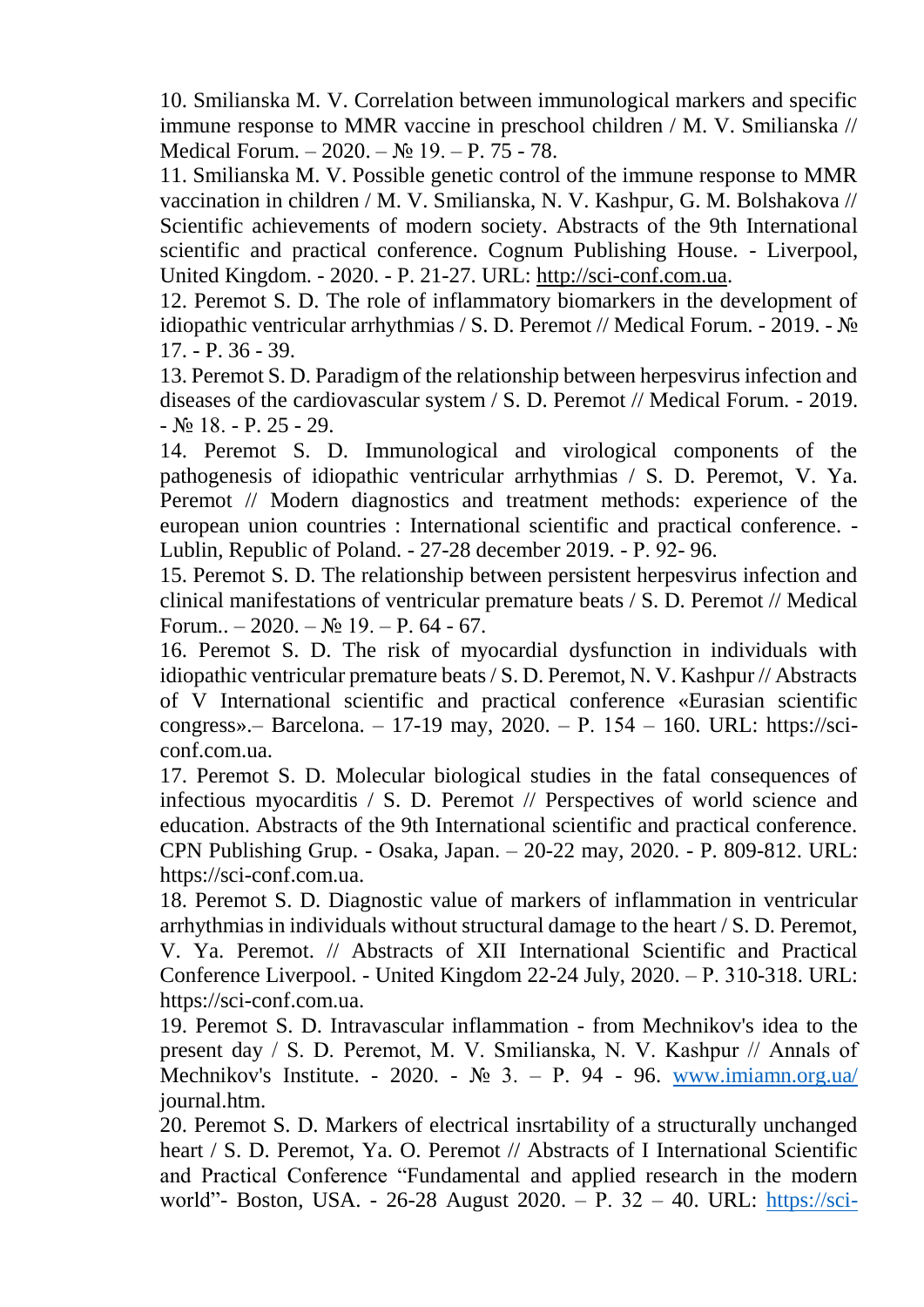#### [conf.com.ua.](https://sci-conf.com.ua/)

- 1. Peremot S. D. Latent inflammation as a possible factor of arrhythmogenesis in "idiopathic" gastric arrhythmias / S. D. Peremot, M. V. Smilianska, A. Yu. Volianskyi, N. V. Kashpur, A. O. Klysa // Proceedings of the international scientific-practical conference "The modern dimension of medical science - and practice." – Dnipro. –  $2018. - P. 61 - 67.$
- 2. Peremot S. D. Immunological aspects of idiopathic ventricular arrhythmias / S. D. Peremot, M. V. Smilianska, A. Yu. Volianskyi, N. V. Kashpur, T. L. Klysa // International research and practice conference «The development of medical sciences: problems and solutions». – Brno, Czech Republic. – 2018. – Р. 24 - 28.
- 3. . Peremot S. D. Clinical aspects of idiopathic ventricular arrhythmia / S. D. Peremot // International multidisciplinary conference «Key issues of education and sciences: development prospects for Ukraine and Poland». –Stalowa Wola, Republic of Poland. – 2018. – V. 6. – Р. 49 - 52.
- 4. Peremot S. D. Analysis of clinical and laboratory markers of electrical instability of the heart without structural damage / S. D. Peremot, M. V. Smilianska, A. Yu. Volianskyi, N. V. Kashpur, A. O. Klysa // Materials of the international scientific-practical conference "Medical science and practice: current issues of interaction." - Kiev. – 2018. – P. 42 - 47.
- 5. Peremot S. D. Сlinical and immunological aspects of electrical instability of a structurally unchanged heart / S. D. Peremot, А. Y. Volianskyi, М. V. Smilianska, N. V. Kashpur, A. A. Klysa, T. L. Klysa // Annals of Mechnikov's Institute. - 2018. -  $\mathcal{N}$  3. – P. 15-18. www.imiamn.org.ua/journal.htm.
- 6. Peremot S. D. Inflammatory markers for idiopathic arrhythmias /S.D. Peremot, А. Y. Volianskyi, М. V.Smilianska //Proceedings of the Second International Conference of European Academy of Science . - Bonn, Germany, November 20-28, 2018, P. 54.
- 7. Sectoral (biomedical) innovations: Method for determining the functional activity of lymphocytes (PAL) using an Agilent 2100 bioanalyzer / A. Y. Volianskyi, M. V. Smilianska, S. D. Peremot, N. V. Kashpur, I. P. Yudin // Newsletter of the National Academy of Medical Sciences of Ukraine (supplement to the "Journal of the National Academy of Medical Sciences of Ukraine"). - 2018. - Vol. 45.
- 8. Sectoral (biomedical) innovations: A method for increasing the multiplicity of viral antigens (VA) and DNA in blood lymphocytes (LK) / A. Y. Volianskyi, M. V. Smilianska, S. D. Peremot, N. V. Kashpur, I. P. Yudin // Newsletter of the National Academy of Medical Sciences of Ukraine (supplement to the "Journal of the